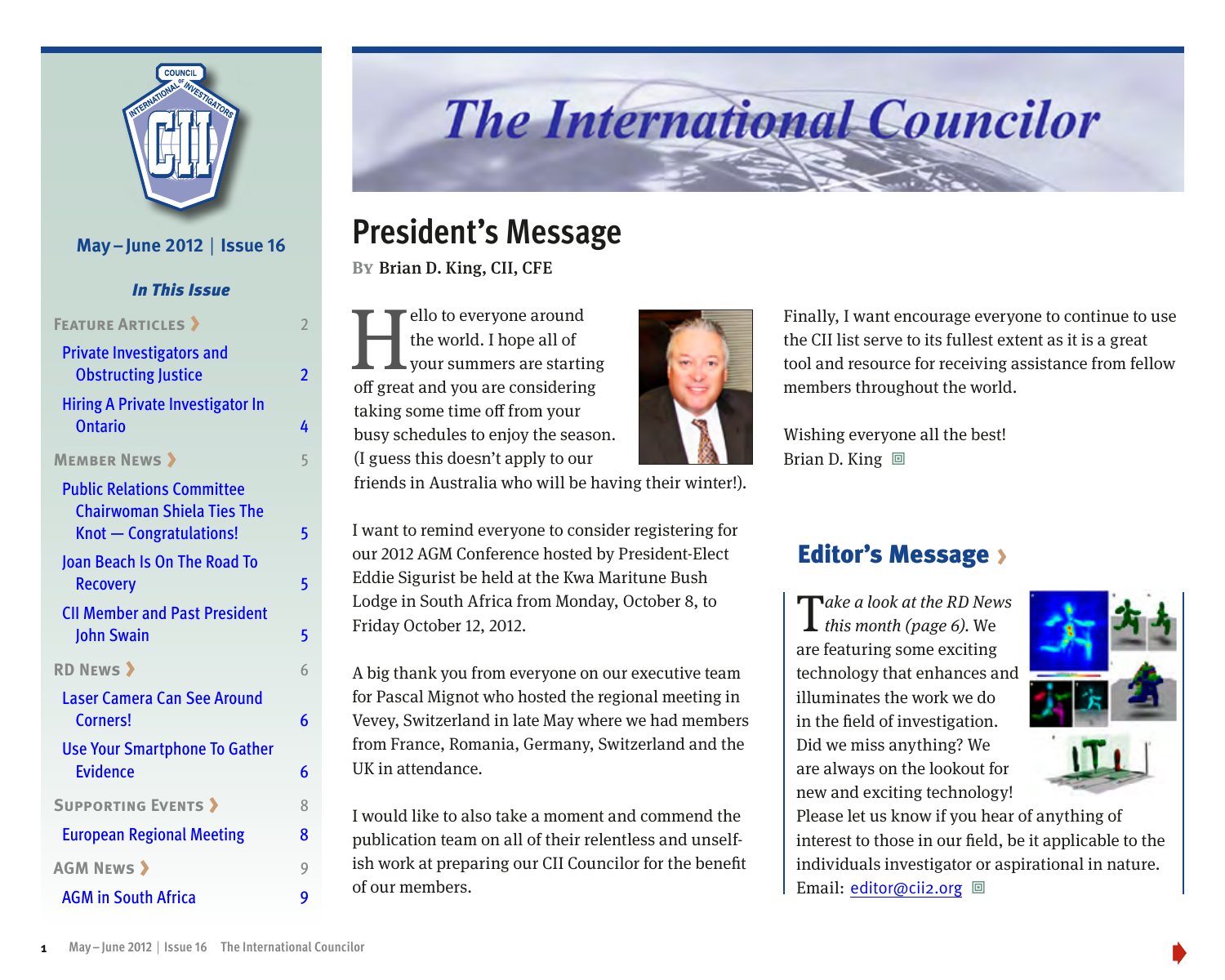## <span id="page-1-0"></span>Feature Articles **Private Investigators and Obstructing Justice**

**By**Norman Groot

It is not every day that a private investigator makes<br>new law in the Supreme Court of Canada, and has the<br>Canadian Association of Chiefs of Police, the Canadian<br>Crime Stoppers Association, the Canadian Civil Liberties t is not every day that a private investigator makes new law in the Supreme Court of Canada, and has the Canadian Association of Chiefs of Police, the Canadian Association, and the Criminal Lawyers Association all weigh in as interveners in his case. But that is what

occurred recently in the case of R. v. Baros, 2011 SCC 51.

The story, as told by the Supreme Court, was as follows. A confidential police informer provided information to the Edmonton Police Service Drug Squad relating to drugs and guns in the home of lawyer Irfan Qureshi. During the resulting search warrant, police seized 1.5 Kgs of methamphetamine, 1.5 Kgs of cocaine, three handguns, a bulletproof vest, and drug cooking and packaging paraphernalia. A second search warrant netted another 4 Kgs of cocaine, a handgun and

cash. Qureshi and others were charged with a number of drug and firearms offences.

Criminal defence counsel for Qureshi retained Ross Barros, a former police officer turned private investigator, to review the strength and weaknesses of the Crown's case. Barros decided it was necessary to discover the identity of the confidential informant. Barros arranged a meeting with associates of Qureshi, advised them that he was

working for the defence, that he needed their cell phones to determine who had been in contact with the police, and that if cell phones were not produced they should submit to a polygraph test. Barros further advised the associates of Qureshi that the informer in their midst should seek legal counsel and contact him so that they could work together.

> Barros also arranged a meeting with one of his former colleagues on the Edmonton Police. Barros advised his colleague that he knew the identity of their confidential informant but had not revealed the informant's identity to Qureshi or his counsel. Barros went on to inform his former colleague that during his days as a police officer charges were sometimes dropped in order to protect the identity of confidential informants. Barros went on to advise that eventually he would have to inform Qureshi and his counsel of the identity of the informant. Although Barros

did not ask the police to drop the charges against Qureshi, they understood this was the implication of Barros' statements.

Barros was subsequently arrested by police for obstructing justice for attempting to identify the confidential informant for the purpose of interfering with the criminal proceedings against Qureshi. Barros was also charged with extortion for b[oth attempting to induce Qureshi's associates and the](#page-2-0) 

➥ *continues on next page* 

*In a minority dissent, one judge reasoned that while the police and the courts have a duty to protect a confidential informant's identity, there was no such duty on an accused or his investigators.*



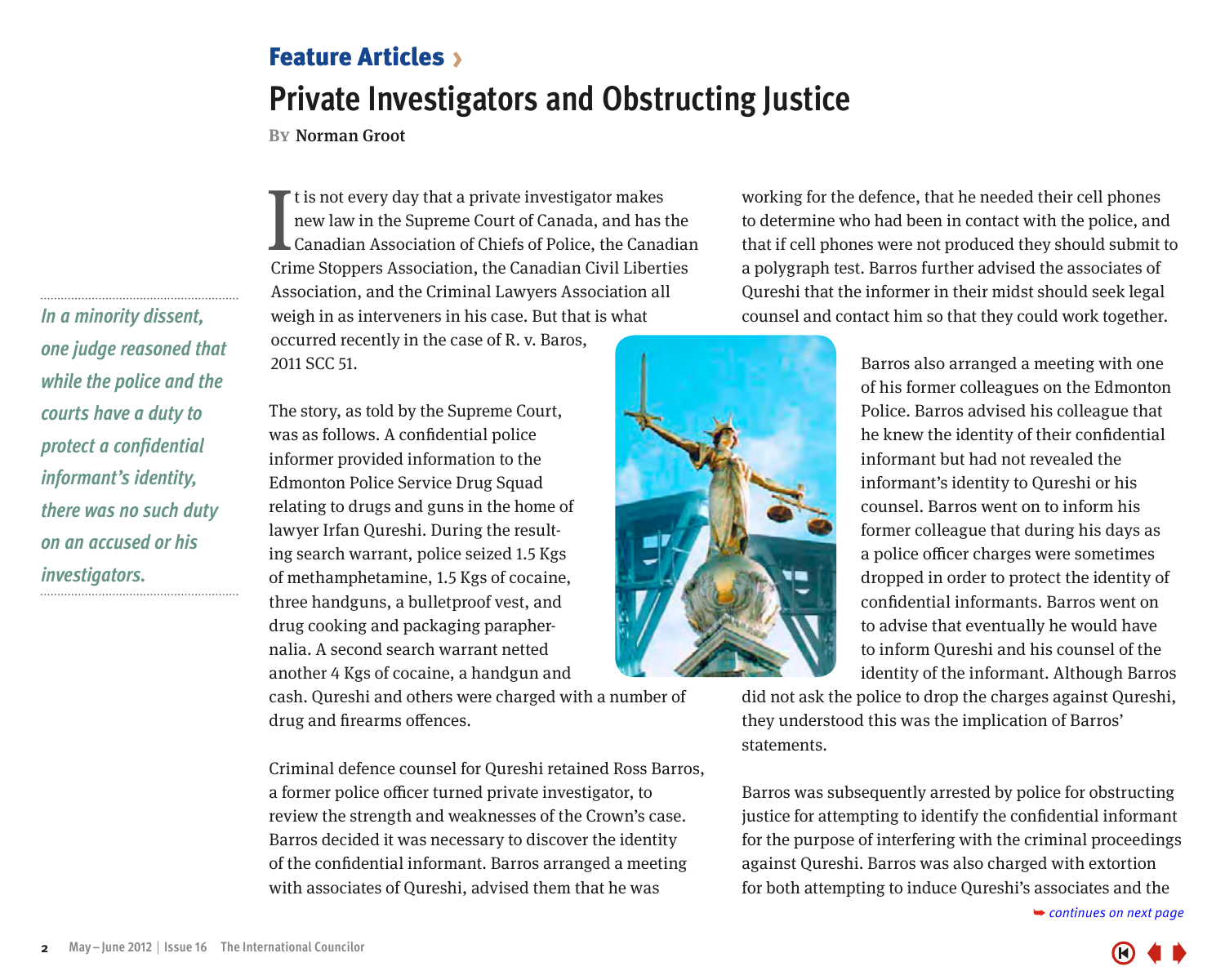<span id="page-2-0"></span>police into identifying the confidential informant. In his statement to police following his arrest, Barros stated that he knew the identity of the confidential informant and was aware that the informant would be in danger if his identity was disclosed. Barros advised that his motivation for his investigation was to ensure no harm befell the informant.

The trial judge directed an acquittal of Barros on the basis that as a private investigator, Barros was constitutionally entitled to take investigative steps to identify the informer as part of a criminal defendant's right to make full answer and defence. The trial judge noted that Barros had not explicitly asked the police to drop the charges against Qureshi and had not explicitly used threats of violence to obtain the cell records from Qureshi's associates.

The Alberta Court of Appeal, however, set aside the acquittal and ordered a new trial. The majority of the Court of Appeal held that the motives of Barros were inherently malevolent and oppressive and inclined to obstruct justice. The majority further noted that the policy basis for informant privilege depends on secrecy, and that the trial judge had misapprehended the actual impact of the evidence on the administration of justice. In a minority dissent, one judge reasoned that while the police and the courts have a duty to protect a confidential informant's identity, there was no such duty on an accused or his investigators. Because it was a split decision, Barros had a right to appeal to the Supreme Court.

The Supreme Court of Canada held that informer privilege has been recognized since the 1794 case of The Trial of Thomas Hardy for aTreason as an essential element in the investigation of crime and the protection of the public, and that the competing value of an accused person's right to make full answer and defence is a fundamental value to criminal justice. While a criminal defendant is entitled to retain his own investigators to obtain evidence to make full answer and defence, the methods to do so must be lawful. The Courts will not accept the defence that that the motive for unlawful investigative tactics was to make full answer and defence in circumstances where a confidential informant's well-being may be placed into danger, as is often the case when dealing with organized crime and

drug trafficking offences. The Court held that veiled references, such as those made by Barros, may constitute a threat for the purposes of an extortion charge. The interpretation by Barros' police colleagues as to the implied meaning of Barros' statements was highly relevant to adjudicating the obstruct justice charge. For these reasons, and others, the Supreme Court ordered a new trial was necessary. The results of the new trial are unreported to date.

The investigative tactics utilized in the Barros case is uncommon and certainly limited to the context of that case. That said, the Barros case provides an important exception general goal of justice to "search for the truth" and to the evidentiary admissibility rule as set out in  $R$ .  $v$ . Leatham, [1861-73] All E.R. Rep. Ext. 1646: "it matters not how you get it, even if you steal it, [if its relevant and reliable], its admissible."  $\Box$ 

Norman Groot's law practice is focused on fraud recovery and investigation law. He may be contacted at Investigation Counsel PC, 350 Bay Street, Suite 1000, Toronto, ON M5H 2S6, 416-637-3141 and ngroot@investigationcounsel.com

**YOUR FAST SOURCE IN EUROPE** 

**Detectiv Consulting International GmbH** 

**DCI OIFS GI: Insurance Fraud Service** CEO: Juergen Fritz Hebach (Member of CII WAD BA) Fon: +49 171 410 74 11 - Fax: +49 30 433 533 1 E-Mail: fritz.cii-berlin@web.de - Internet: www.dci.name

ince 1978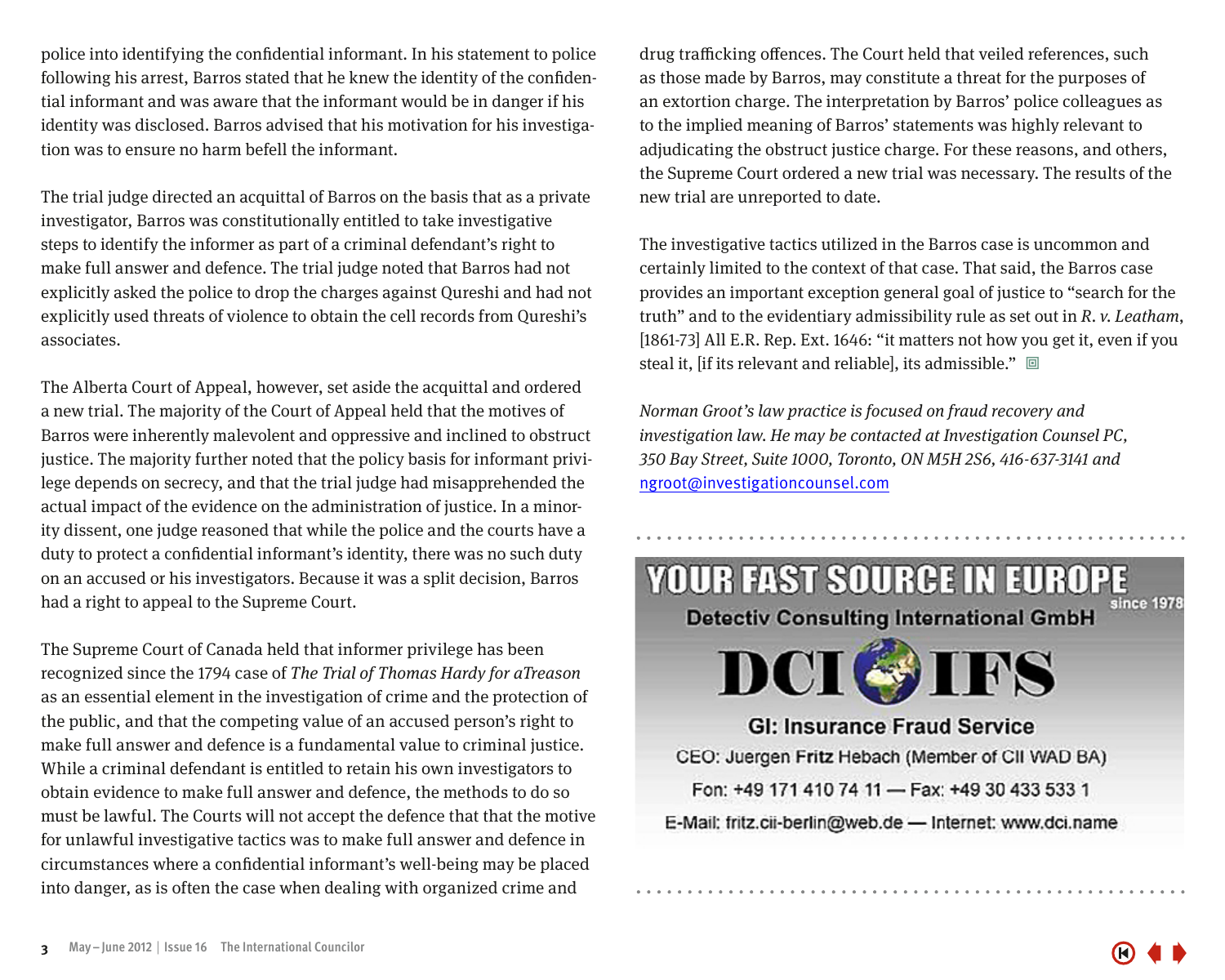## <span id="page-3-0"></span>**Hiring A Private Investigator In Ontario**

**By**Debbra MacDonald, debbra3@gmail.com

The Private Investigator may be the most misune stood professional in today's society. Most people formed early impressions of private investigato based on The Hardy Boys, Nancy Drew and Sherlock he Private Investigator may be the most misunderstood professional in today's society. Most people formed early impressions of private investigators Holmes and from popular television shows such as Magnum PI, The Rockford Files and Moonlighting. In fact, the swashbuckling, adventure seeking, gun toting characters in these shows bear almost zero resemblance to the professional private investigator. As we in the industry know, private investigators provide valuable, often mundane information to private individuals and corporations. The first step in separating fact from fiction is to define the role of a private investigator.

> Let's review a bit, shall we ... Private Investigators have existed for more than 150 years. The first known private detective agency opened in France in 1833. In 1850 Allan Pinkerton formed the Pinkerton National Detective Agency which grew into one of the most famous detective agencies in the United States. The Pinkerton Agency became notorious for breaking strikes. They also made



significant contributions to the fields of law enforcement and investigation. The agency takes credit for the concept of the mug shot and the term "private eye" which came from the original Pinkerton logo.

Here in Canada, private investigation agencies and private investigators are regulated and licensed by the Province of Ontario. All private investigation companies must have an office and clearly display their agency license for public view. These regulations are in place to protect the public and ensure that all licensed agencies and investigators operate under the Act and within the governing bodies' guidelines. All members of the Council of Private Investigators — Ontario have been vetted by the Council to ensure they meet standard business requirements.

The CPIO members maintain the utmost level of professionalism and hold themselves to the highest ethical and business standards (www.cpi-ontario.com). 回

Ħ

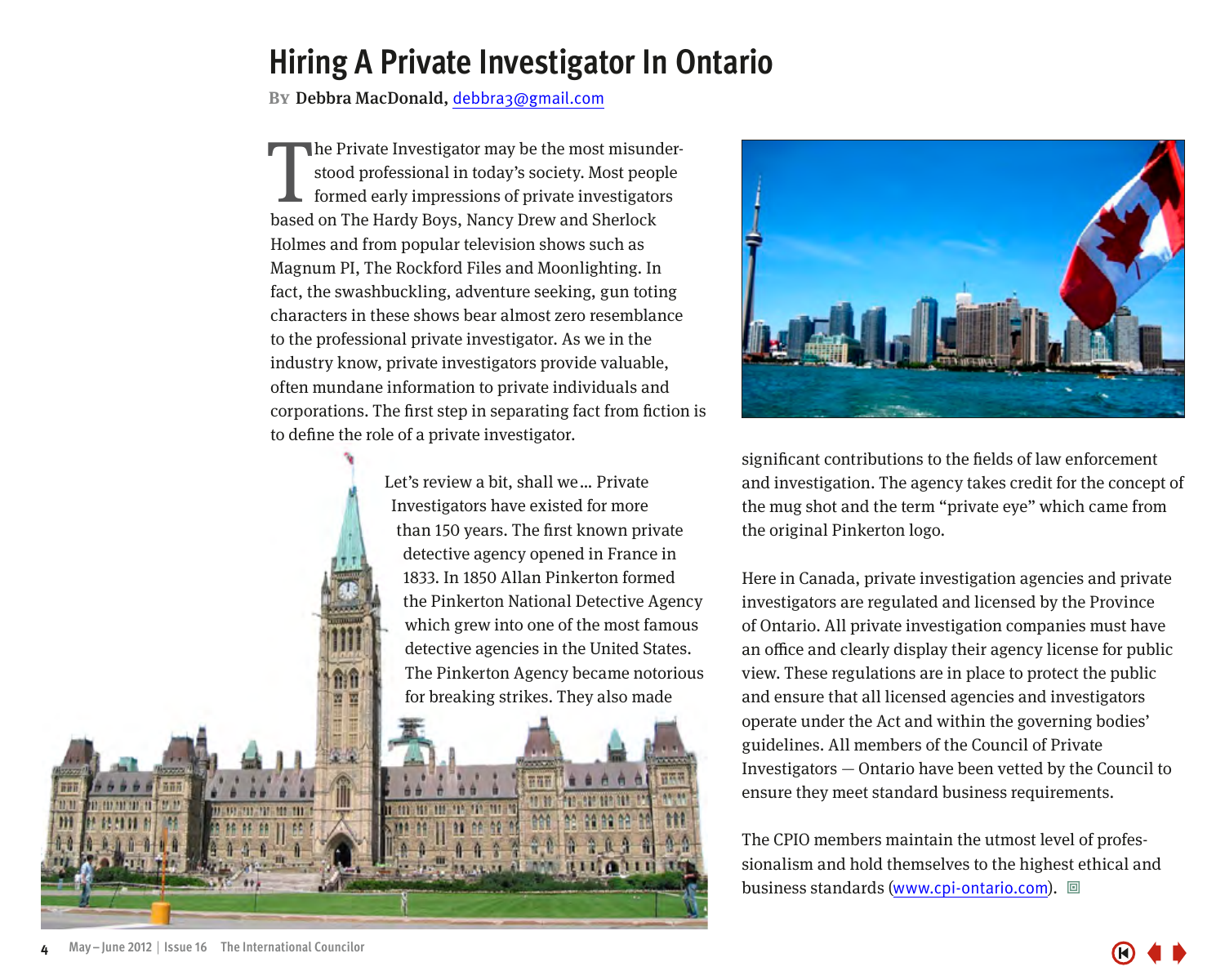#### <span id="page-4-0"></span>**Member News**

# **Public Relations Committee Chairwoman Shiela Ties The Knot — Congratulations!**

s. Sheila Ponnosamy, CII, was married on May 19, 2012 to Richard Mohgan. After ten years together and many wonderful memories, they decided to "tie the knot." The church event featured over 500 guests including close friends from Australia , Malaysia , Sri Lanka , and Myanmar. Even though Ponno appears serious in the photo below, witnesses reported his joy was evident. CII member Nancy Barber attended the event. The happy couple expects to spend the next month honeymooning in Europe. Congratulations to Sheila, her new groom and her father, Ponno!  $\Box$ 

## **Joan Beach Is On The Road To Recovery**

J heart surgery. Joan received tons of support from CII oan is recovering nicely after a surprise 5 part by pass members with cards, emails, flowers and gifts. Everyone was anxious to convey to her just how dear she is to us. Joan can be reached at joanmbeach@aol.com

## **CII Member and Past President John Swain**

J ohn Swain, our past President and host of our London Tower meeting recently moved in with his daughter Susan at 14 Village Green Avenue, Biggin Hill, Kent, TN153LP; England UK. We are sure he would appreciate a note.  $\Box$ 





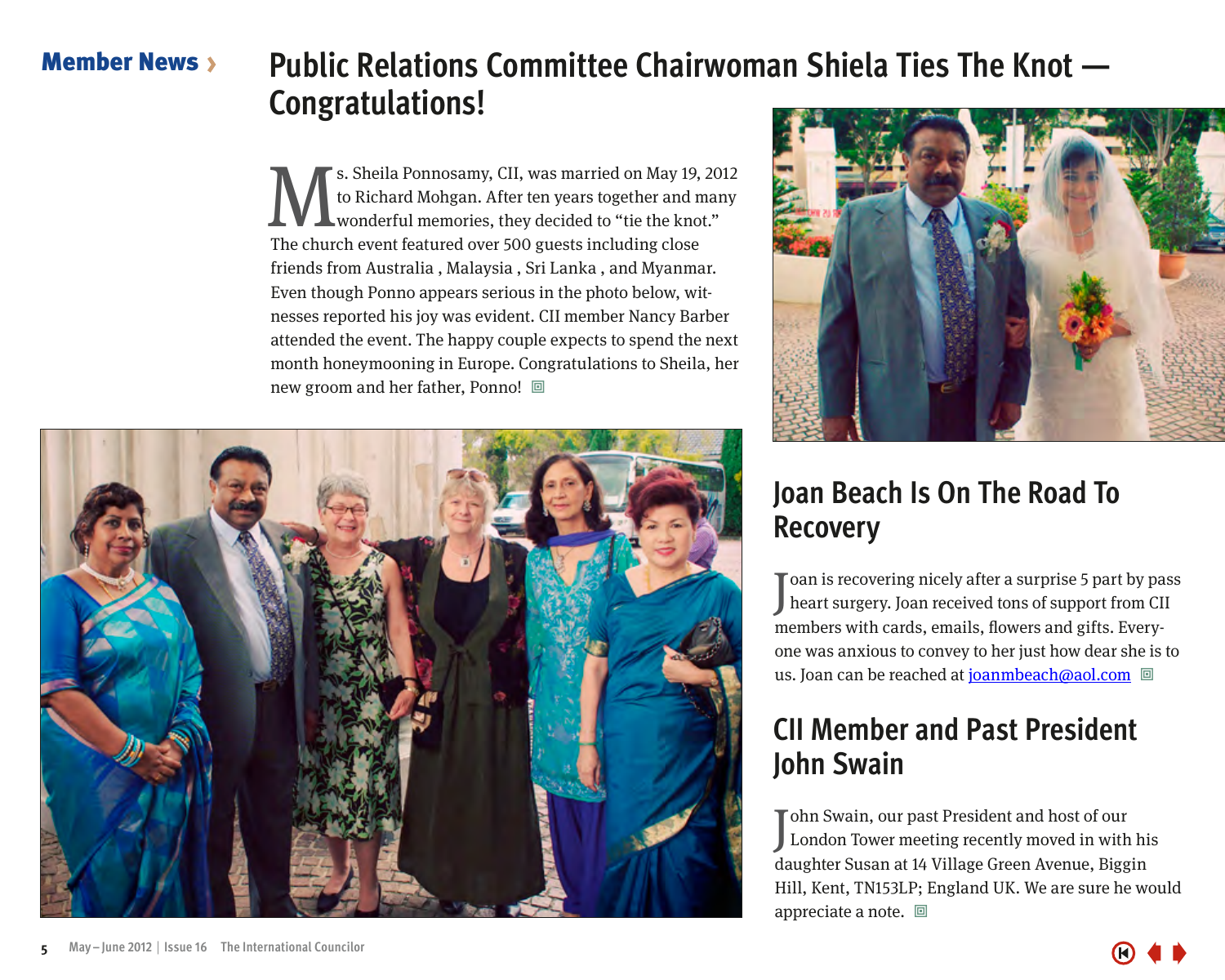## **Laser Camera Can See Around Corners!**

In 2010, MIT Media Lab began pioneering specialized<br>technology that would permit greater camera visibility<br>around corners and objects that were out of the camera<br>sight lines. Their recent video provides a great demonstran 2010, MIT Media Lab began pioneering specialized technology that would permit greater camera visibility around corners and objects that were out of the camera's tion as to this exciting technology ([http://www.youtube.](http://www.youtube.com/watch?feature=player_embedded&v=JWDocXPy-iQ) [com/watch?feature=player\\_embedded&v=JWDocXPy-iQ](http://www.youtube.com/watch?feature=player_embedded&v=JWDocXPy-iQ))

<span id="page-5-0"></span>

In layman's terms, the camera works by briefly firing laser pulses that are so incredibly short that they are expressed in quadrillionths of a second at a surface that is across from the object the camera is attempting to image. The laser pulses are fired at the object, bounce off it and scatter with particles hitting the targeted object and scattering. Some of these scattered particles bounce back to the camera itself which has a specialized sensor to retrieve the information. The camera is well equipped with the ability to gather a great deal of data very quickly by moving the laser at different angles which enables it to gather the dimensions of the object hidden from view.

The hope is that such a camera would help with rescue missions and assisting cars of the future. Such technology could also prove highly valuable to the seasoned investigator.  $\Box$ 

## **Use Your Smartphone To Gather Evidence**



**n** a 11:53

activists and individuals concerned with the privacy of their videos. This suite also features an app called InformaCam, which adds smartphone sensor data such as GPS and network information to videos and images captured which could then tag data obtained by a smartphone to use, potentially, as legal evidence.

ObscuraCam features the ability to automatically pixelate or block out the faces of those depicted using facialdetection software. You can also opt to put a funny Groucho Marx-type nose-and-glasses image over the face depicted. ObscuraCam can also strip identifying metadata for individuals concerned about their privacy who would like to post on social networking sites such as Facebook and Twitter that are currently working with Android technology. View the video at: [http://www.youtube.com/](http://www.youtube.com/watch?v=9hi4c_DCrkw&feature=player_embedded) [watch?v=9hi4c\\_DCrkw&feature=player\\_em bedded](http://www.youtube.com/watch?v=9hi4c_DCrkw&feature=player_embedded) 回

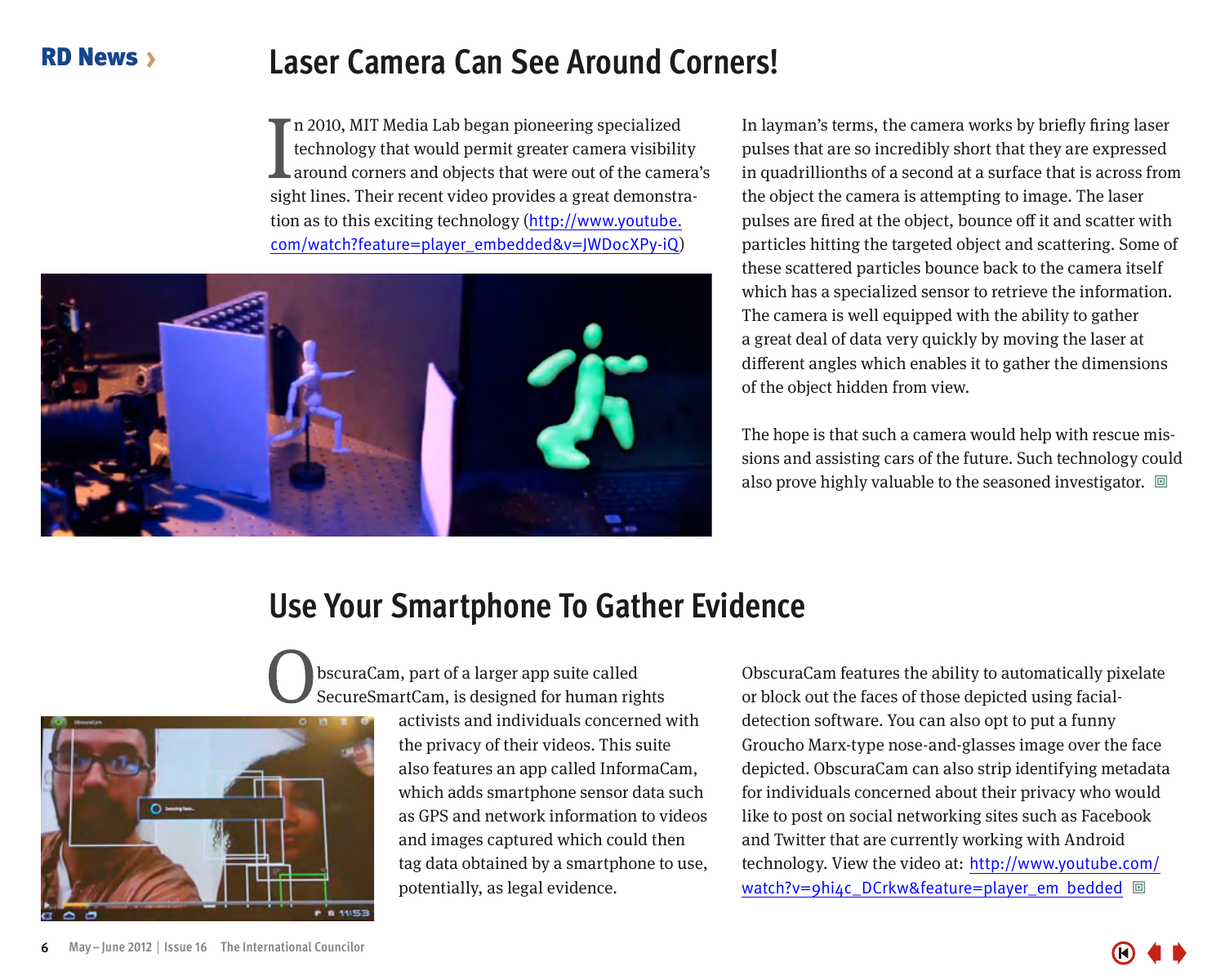# **Online Press Creates Credibility Problems for Chinese Officials**

ecently, a serious traffic accident occurred in Shenzhen, China. A drunk driver operating a luxury car caused the deaths of three indi**viduals** and fled from the scene of the crime directly a luxury car caused the deaths of three individuals and fled from the scene of the crime directly following. When the police became involved in investigating the event, a suspect was named who was then held in police custody. Thousands of citizens became interested in this story online and doubted the identity of the detained suspect, claiming that the individual



their claim, even producing DNA evidence collected from the scene of the crime. But unfortunately, thousands of people assert this evidence as fault in online communities.

Currently in China, the credibility of government and administrative departments has been called into question. The main justifications for distrust of government is the lack of a public credit system and

currently being held in custody was a scapegoat and not the real party who caused the accident. The police put forth abundant evidence to support

# **Steven Spielberg Eat Your Heart Out**

surveillance camera developed by Hitachi Kokusai Electric can sort through data on over 36 million faces in one second to detect a particular face from moving footage or still photograph and identify it… Just as Steven Spielberg's



fictional technology in the film "Minority Report" aimed to.

This real and very new technology thumbnails images of potential individuals are generated to image in reference to previous surveillance footage of those individuals enabling the user to identify a questionable person's before/after actions.

"We think this system is suitable for customers that have a relatively large-scale surveillance system, such as railways, power companies, law enforcement, and large stores," commented a spokesperson from the

Hitachi Kokusai Electric to a trade publication. The company is requesting that interested parties contact them regarding implementation next fiscal year so if you know of an organization that is interested in such technology, please contact them directly.  $\Box$ 

bureaucratic officials who are viewed as corrupt.  $\Box$ 

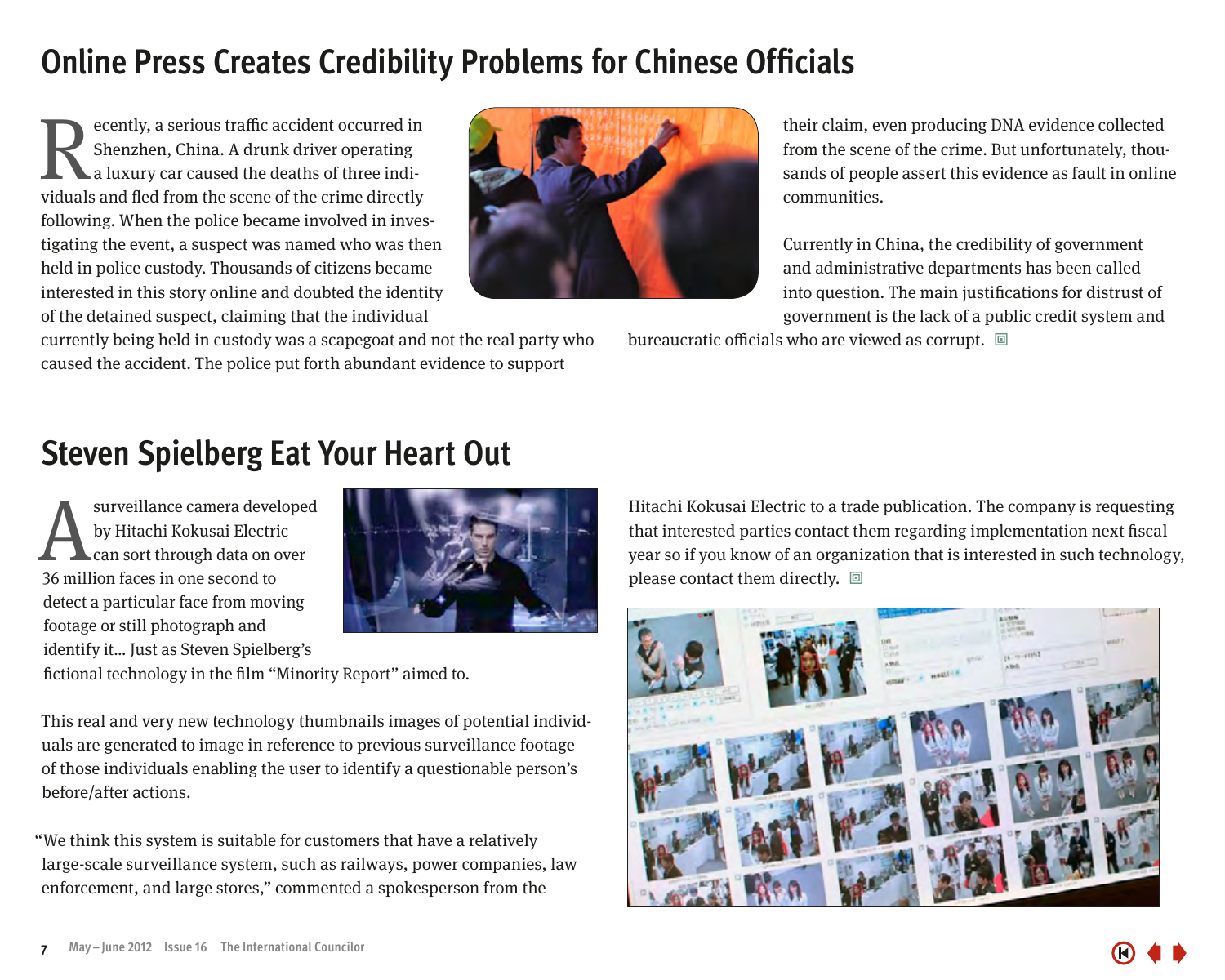# **European Regional Meeting 25-27 May 2012** | **Vevey-Switzerland**

#### <span id="page-7-0"></span>Supporting Events *from Around the World*

**By**Goolam Monsoor

CII members coming from Romania, The Netherlands, Germany,<br>United Kingdom, France and Switzerland met in Astra Hotel, a 4 star, for the dinner on Friday 25th. The establishment is over one century old and offers a delicious food and good service. In this ambiance, we started our networking with new members who arrived for that event, with pre dinner drinks and canapes.

#### **CII MEMBERS BECOME PIRATES**

On Saturday morning, Pascal Mignot and Irene Maldini, who hosted this meeting, took us out on the Lake Leman, the biggest lake in Western Europe. The south east is the border of France.

We were " kidnapped" by the Pirates d'Ouchy on a sailboat which was 80 years old and we had a picnic on the lake. It was in 1144 that the inhabitants were called "pirates" because at that time, they were authorized by the Bishop Amédée to tax boats sailing on the lake.

The sunny weather, the silence of calm water and the view of the mountains around us, gave more opportunity to talk, drink Swiss wine and discuss business. Tired in the afternoon, we rested ourselves before climbing the mountain up to 1400meters.

#### **DINNER AT LES PLEIADES**

The dinner was organized in a typical original Swiss restaurant situated on top of the mountain called "les Pleiades".

Of course, it was impossible for Alan Marr and Tom Davies to climb, so Pascal and Irene organized a special train for all of us to get there. What was funny, it stopped in between two stations, the owner of the restaurant got onto the train to serve us some white wine and more canapés before arriving for dinner. The same train was reserved to come back at half past midnight! In fact, there is no other way down the mountain other than the train.

"La fondue" is a special meal that you cook yourself with meat that you cook in a pot of boiling wine infused with herbs, which is placed on the table. Four people can use the same pot. We cooked ourselves beef, mutton and veal. This create warmer atmosphere for human relation and also to protect ourselves from the low temperature late in the night at 1400metres altitude.

#### **SUNDAT AT CASTLE GRUYERES**

On Sunday morning, we are still in full health and felt fit to visit the castle "le Chateau de Gruyère" which was constructed in the middle ages. Eddy Sigrist could not join us, as he had an appointment in Geneva. Tom had his flight back to London, Raul Fat had to drive back to Romania which took 17 hours. Some



other Swiss Investigators associated with Pascal went back to Geneva.

So, Alan and Vicki, Joel Auribault, Pascal and Irene and myself with another new French detective, travelled half an hour by car for a marvellous sightseeing of the village and Chateau. We had a local Swiss lunch in a wonderful restaurant constructed over three hundred years ago. I took a steak and I controled the cooking myself on a very hot brick laid on the table. The beautiful professional lady waitress was very busy, but came very often to enquire if everything was okay.

On behalf of the CII members and guests that attended I would like to thank Pascal and Irene for a memorable European Meeting.

I then left all my CII family to fly back home in Paris where my family waited for my arrival. I will do my best to go the 2013 mid year meeting in London.

All my best to all of you. Goolam Monsoor, Paris, France